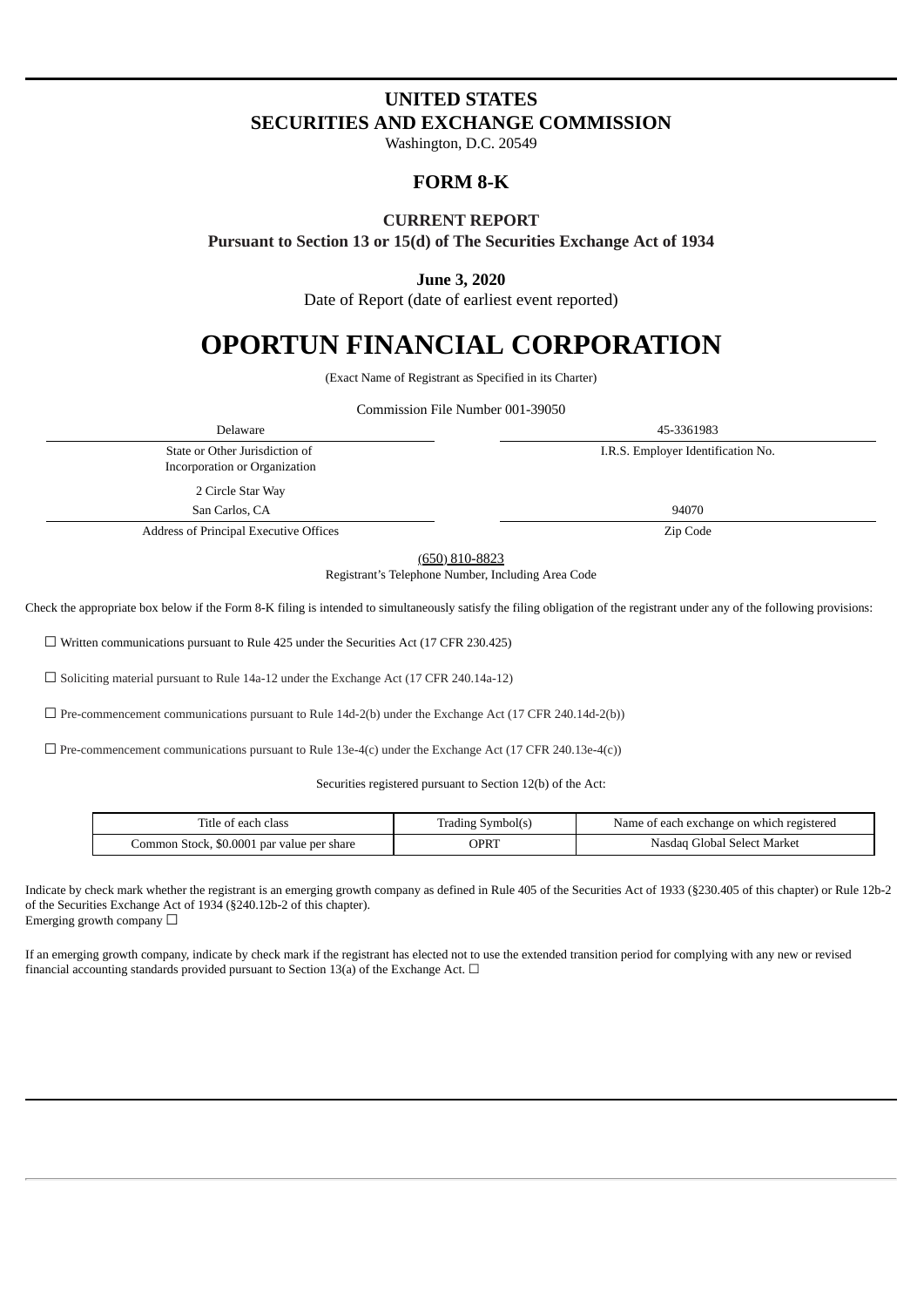### *Item 5.07. Submission of Matters to a Vote of Security Holders*

On June 3, 2020, Oportun Financial Corporation (the "Company") held its annual meeting of stockholders. At the Annual Meeting, the Company's stockholders voted on four proposals, each of which is described in more detail in the Company's definitive proxy statement filed with the Securities and Exchange Commission on April 28, 2020 (the "Proxy Statement"). At the beginning of the Annual Meeting, there were 23,507,947 shares of common stock present at the Annual Meeting in person or by proxy, which represented 86.6% of the voting power of the shares of common stock entitled to vote at the Annual Meeting.

The stockholders of the Company voted on the following proposals at the Annual Meeting:

1. Election of two Class 1 directors, Jo Ann Barefoot and David Strohm, each to serve a three-year term, which will expire at the 2023 annual meeting of stockholders, or until his or her successor has been elected and qualified, or until his or her earlier death, resignation or removal.

| Nominees        | <b>FOR</b> | <b>WITHHELD</b> | BROKER NON-<br><b>VOTES</b> |
|-----------------|------------|-----------------|-----------------------------|
| Jo Ann Barefoot | 15,584,097 | 5,270,594       | 2,653,558                   |
| David Strohm    | 15,037,335 | 5,817,356       | 2,653,558                   |

Based on the votes set forth above, each of the director nominees were duly elected.

2. Ratification of the selection of Deloitte & Touche LLP as the Company's independent registered public accounting firm for the year ending December 31, 2020.

|            |         |                | <b>BROKER NON-</b> |
|------------|---------|----------------|--------------------|
| FOR        | AGAINST | <b>ABSTAIN</b> | VOTES              |
| 23,496,446 | 1.714   | 89             | _                  |

Based on the votes set forth above, the selection of Deloitte & Touche LLP as the Company's independent registered public accounting firm for the year ending December 31, 2020 was ratified.

3. Non-binding advisory resolution to approve the Company's named executive officer compensation, as described in the proxy materials.

|            |         |         | <b>BROKER NON-</b> |
|------------|---------|---------|--------------------|
| FOR        | AGAINST | ABSTAIN | VOTES              |
| 20,821,990 | 30,972  | 1.729   | 2,653,558          |

Based on the votes set forth above, the stockholders advised that they were in favor of the Company's named executive officer compensation set forth in the proxy materials.

4. Non-binding advisory resolution on the frequency of future advisory stockholder votes on executive compensation.

|            |         |         |         | <b>BROKER NON-</b> |
|------------|---------|---------|---------|--------------------|
| 1 YEAR     | 2 YEARS | 3 YEARS | ABSTAIN | VOTES.             |
| 20,849,145 | 1.775   | 3.771   |         | 2,653,558          |

In light of the advisory vote of the Company's stockholders to hold future advisory votes on executive compensation every year, the Company has determined that it will hold future advisory votes on executive compensation every year until the next shareholder advisory vote on the frequency of advisory votes on executive compensation.

### *Item 9.01. Financial Statements and Exhibits*

### (d) Exhibits

**Exhibit Number**

104 Cover Page Interactive Data File embedded within the Inline XBRL document